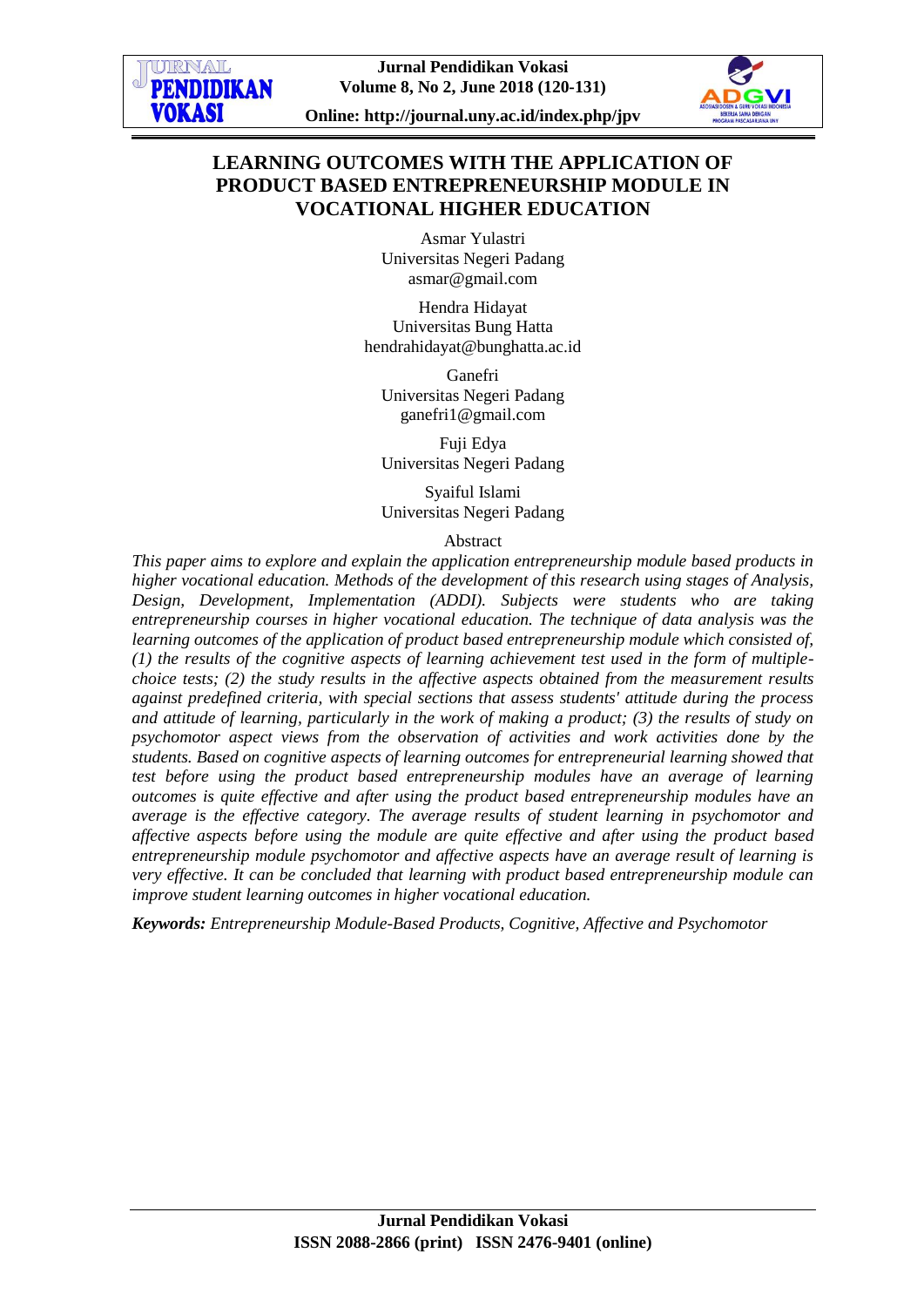### **INTRODUCTION**

Higher education serves to develop the ability and character development, as well as a dignified civilization in order to educate life of the nation. Another function is to develop innovative academicians, responsive, skilled, competitive, and cooperative through the implementation of the three responsibilities. Higher educations also serve to develop a science and technology by observing and applying the values of humanities. One part of higher education is the education of vocational education either at the level of technical colleges, institutions and universities. Vocational education also has a mission to prepare students to be able to face changes in their community. In addition, vocational education is required to deliver a competent workforce in order to increase productivity and efficiency as well as the readiness of the international labor market competition in the era of globalization.

For the achievement of the learning process, as stipulated in Government Regulation No. 32 of 2013 and Law No. 20 of 2003 section 15, it needs components of learning that can support the learning process. One important part of learning is learning modules and devices in the learning process in support of education in order to run effectively and efficiently. Learning modules provide an important role in learning, not least learning modules and devices in entrepreneurial learning that does not yet exist and is very far from the learning goal itself so that the output and outcome of college graduates are less qualified. Difficulties in teaching students in entrepreneurship courses must have met educators in higher education and in school, that learners tend to complain that the theory of entrepreneurship was boring, entrepreneurship courses were boring, as well as all the theory and entrepreneurship courses, may be irrelevant to the condition that occurred in the field (Fiet, 2000). In addition, as educators can also be boring and irrelevant in the eyes of students. Students may not understand that the pedagogy of entrepreneurship can be very interesting. Unfortunately, the fact that there is a process that is used to teach the theory of entrepreneurship can be tedious. Such as, the learning process will be tedious when what would have easily predicted by students.

Good entrepreneurship theory can always pass the test of the application and can be applied in the field.

Almost all universities have entrepreneurship courses but not all of college graduates are capable being an entrepreneur, not least of the vocational graduates. In addition, graduates of any college graduate diploma and competency rely solely on their respective fields to look for work, but also did not get a decent job. If this condition is left unchecked then the college will contribute to the increasing of educated unemployment, based on data owned by the Central Statistics Agency *(Badan Pusat Statistik)* in 2016 and 2017 on Unemployment Rate (TPT) of university graduates start of February 2016 as many as 7.02 million people or 5.5 percent in August 2016 as many as 7.03 million people, or 5.61 percent, and the last in February 2017 as many as 6.68 million people, or 5.33 percent, figures show a decreasing of unemployment despite very little, but still intellectual unemployment rate of graduates of higher education is very worrying. This happens is caused by various factors, one of them the ability to survive in a society with entrepreneurial competence possessed still lacking. Development of higher education that is equipped with a highly entrepreneurial competence spearhead in addressing educated unemployment (intellectual).

Educated unemployment is certainly due to various factors such as lack of jobs, the growth of higher education and study programs so rapidly, and the lack of competence of the graduates or the incompatibility of competencies to the needs of users of labor, and the ability to survive in society with entrepreneurial competence possessed still less, development of vocational education which is equipped with a highly entrepreneurial competence spearhead in addressing unemployment of graduates educated both non-vocational and vocational graduates. The process of vocational education at the college not just produces labor and market-oriented vocational however expected to graduate from college are able to develop competency-based individuals in the field of entrepreneurship, which is expected that the graduates of vocational colleges graduates are able to produce many young entrepreneurship.

With the creation of engineering entrepreneur directly provide individual improve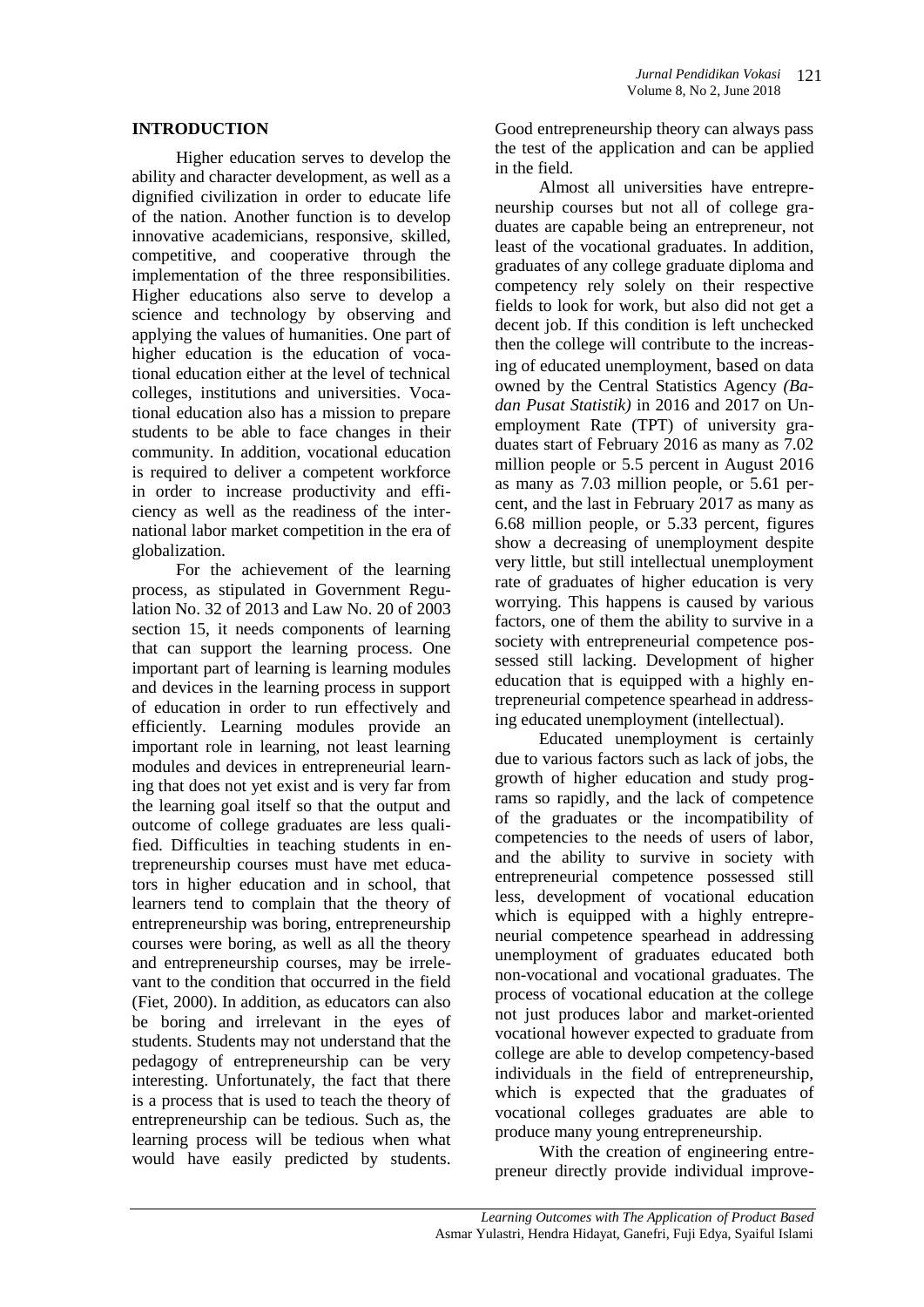ment and repair the nation's economy in general. In addition, entrepreneurship education will help to influence culture and build economic growth (McKeown, Millman, Sursani, Smith, & Martin, 2006; Matley, 2005a, 2005b; Kirby, 2004; McMullan & Long, 1987).

Based on field observations conducted by a lecturer of entrepreneurship and observe the learning process, found obstacles in entrepreneurship learning among others: (1) one of the causes have not pulled this course is the unavailability of learning modules that can support the success of the process entrepreneurial learning, (2) the teaching materials used lecturers during the learning process, namely books entrepreneurial scope of the material has not fulfilled all the basic competencies that exist in the syllabus, (3) the learning process is performed on entrepreneurship courses are still focused on mastering theory and administration skills not exhaustive, only in the form exercises that do not lead the student to produce a business plan, (4) the final project of entrepreneurship courses are still not represent the rest of the material that has been described.

Associated with one of the obstacles encountered during the observation, a business plan aimed as a reference for students in new businesses when they finish the study, the fact still cannot be made by the student. This is certainly contrary to the learning outcomes of the entrepreneurship courses. After attending the course entrepreneurship is expected that each student is able to create a business plan as a provision for them in facing the business world. The fact that happened on the field, the implementation of the science of entrepreneurial learning process has not been implemented optimally. Based on the explanation of the constraints in entrepreneurial learning, it becomes the main reason for the development of entrepreneurship module based products.

With the conclusion of products based entrepreneurship module, it is expected that students are able to design a business plan in order to create new job opportunities in accordance with their fields. Therefore, there should be a development of entrepreneurship module-based products, so that later in the process of entrepreneurial learning. Based learning products are able to guide and lead

the student to produce a business plan as the ultimate goal of the learning process.

One of the learnings that are relevant to the vocational field is production-based learning, this model facilitates the learner to think, analyze and capable of producing the product (Ganefri & Hidayat, 2015; Kusumaningrum, Ganefri & Hidayat, 2015; Kusumaningrum, Hidayat, Ganefri, Anori, & Dewy, 2016; Hidayat, 2017a; Ganefri, Hidayat, Kusumaningrum, Dewy & Anori, 2017; Yulastri, Hidayat, Ganefri, Islami, & Edya, 2017; Ganefri, Hidayat, Kusumaningrum, & Mardin, 2017; Hidayat, 2017b). Based learning with this product allows it to be applied in the field of vocational entrepreneurial learning, teaching and learning entrepreneurship so that students can master the material of entrepreneurship with the concept of learning by doing approach to a product-based learning model. Not only learning-based product that also has to do with entrepreneurship but the reinforcement learning models insightful student vocational life skills entrepreneurship is also strongly associated with entrepreneurship (Mursid, 2017).

The purpose of this study is limited to the implementation of results product based entrepreneurship module which is assumed to be able to help to make good changes to student learning outcomes and active students in vocational higher education.

# **Module**

A module is a unit of the teaching program arranged in specific shapes for learning purposes. Russel (1994) explains that "teaching module is a package that contains a lesson unit concept". The module is a package of lessons individualize teaching programs by allowing learners to master one set of lesson content before switching to the other units of the content.

Definition module is also disclosed by Arai (2009) states, "a module is a complete unit and stand-alone and consists of a series of learning activities designed to help students achieve a number of objectives were formulated specifically and clearly". According Sudjana & Rivai (1997) describes the module is defined as the smallest unit of the teaching and learning program in detail to explain: (1) The purpose of instructional be achieved. (2) The topic will be the basis of the learning process. (3) The main points of the material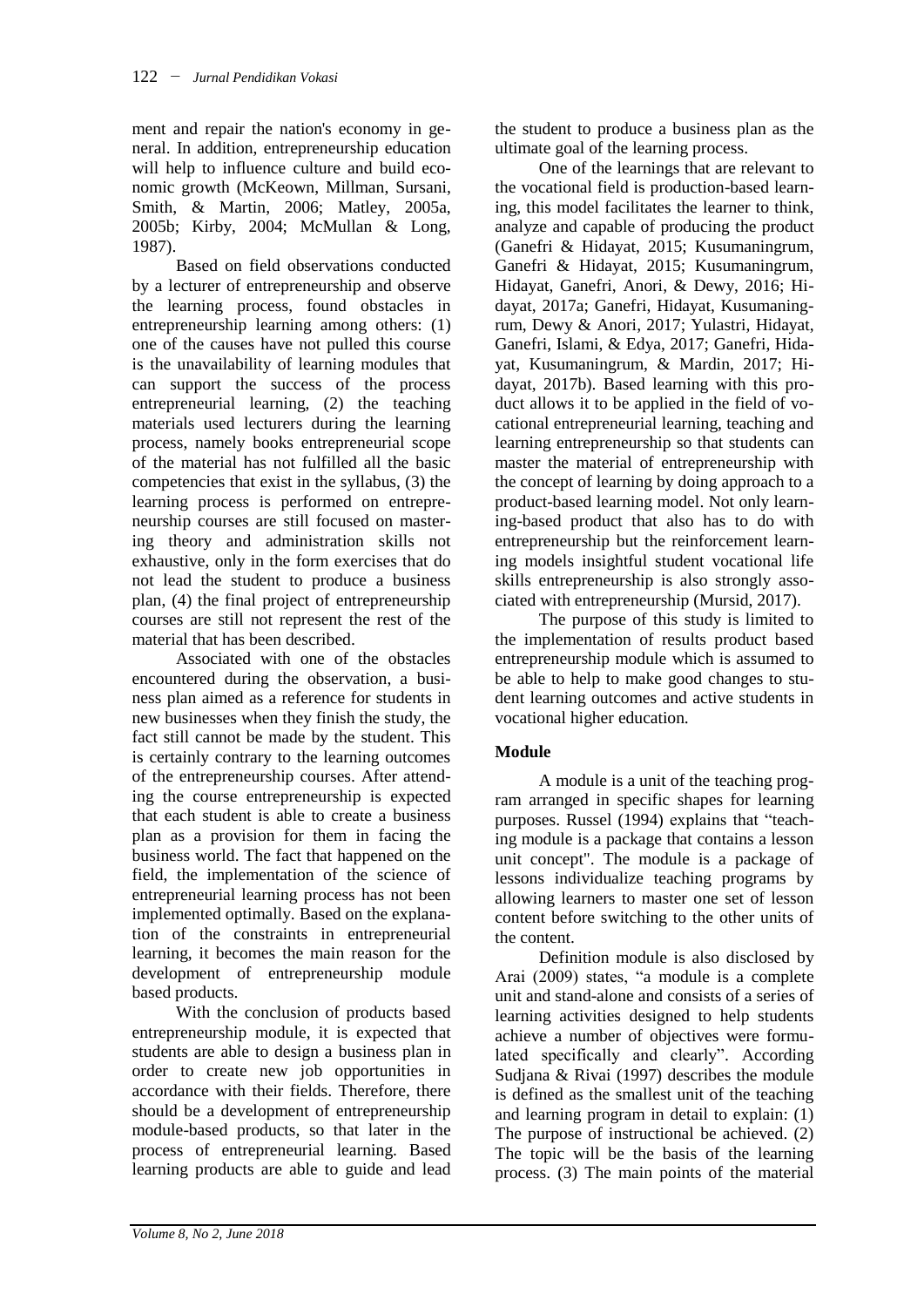being studied. (4) The status and function modules unity of a broader program, (5) The role of the faculty in teaching and learning, (6) The tools and resources that will be used, (7) The activities of learning to do and lived pupil sequentially, (8) Gazette the work to be completed by the student and, (9) the evaluation program will be implemented.

Limitations on the module above the opinion of experts differ but basically have in common, namely that the modules of a curriculum package is provided for independent study and the nature of learning geared to the principle of individual differences. So it can be said module is a complete measurement tool, a unit that can function individually, separately, but also can serve as the unity of all the other units.

### **The Purpose of Learning Modules**

The use of modules in the learning activities intended for educational purposes can be achieved effectively and efficiently. The students can follow the teaching program according to the speed and capabilities of its own, more independent learning, self-study to know the results, emphasizing mastery of subject material optimally (mastery learning). Furthermore, Cece (1992) states the learning process through module serves to: (1) The increase motivation to learn optimally, (2) Increased creativity of lecturer in preparing the tools and materials required and individual services are more stable, (3) to embody the principle of continuous advance is not limited to, (4) to create a system of active student learning. Thus the use of the module in the learning activities is possible for every student to learn its corresponding capabilities and controlled all lesson materials in their entirety.

## **Characteristics**

To produce modules that can increase the motivation to learn and can be said to be good and interesting, in the writing of the module by the directorate of education personnel (2008), if the module has the following characteristics:

## *Self Instruction*

It is an important characteristic of a module, with the character it allows a person to learn independently and not depend on other parties.

## *Self Contained*

The module is said to be self-contained if all the necessary learning material contained in the module. The aim of this concept is to give the students studying the learning material thoroughly because the learning material is packed into one unified whole. If you have to do division or separation of material from a competency standard/basic competence, must be done with care and attention to the breadth of competency standard / basic competencies that must be mastered by the learner.

### *Stand Alone (Stand Alone)*

Stand alone is a characteristic module that does not depend on materials/other media, or should not be used in conjunction with teaching materials/other media. By using modules, learners do not need other teaching materials to learn and or tasks on the module. If the students still use and rely on teaching materials other than the modules are used, the materials are not categorized as a stand-alone module.

## *Adaptive*

Modules should have high adaptability to the development of science and technology. Is said to be adaptive if the module can adjust the development of science and technology and flexible/flexible use in a wide range of hardware (hardware).

## *Friendly/Familiar (User-Friendly)*

Modules should also meet the rules user-friendly or friendly/familiar with the wearer. Every instruction and exposure to information that appears to be helpful and friendly to users, including the ease of accessing the user in responding and liking. The use of simple language, easy to understand and use the term commonly used, is one form of user-friendly.

Learning to approach project work or by using module-based product disclosed by Bahri, (2009) has the following characteristics: (1) The student becomes the center or as an object that is actively studying the learning process, (2) projects planned focused on goals learning that has been outlined in the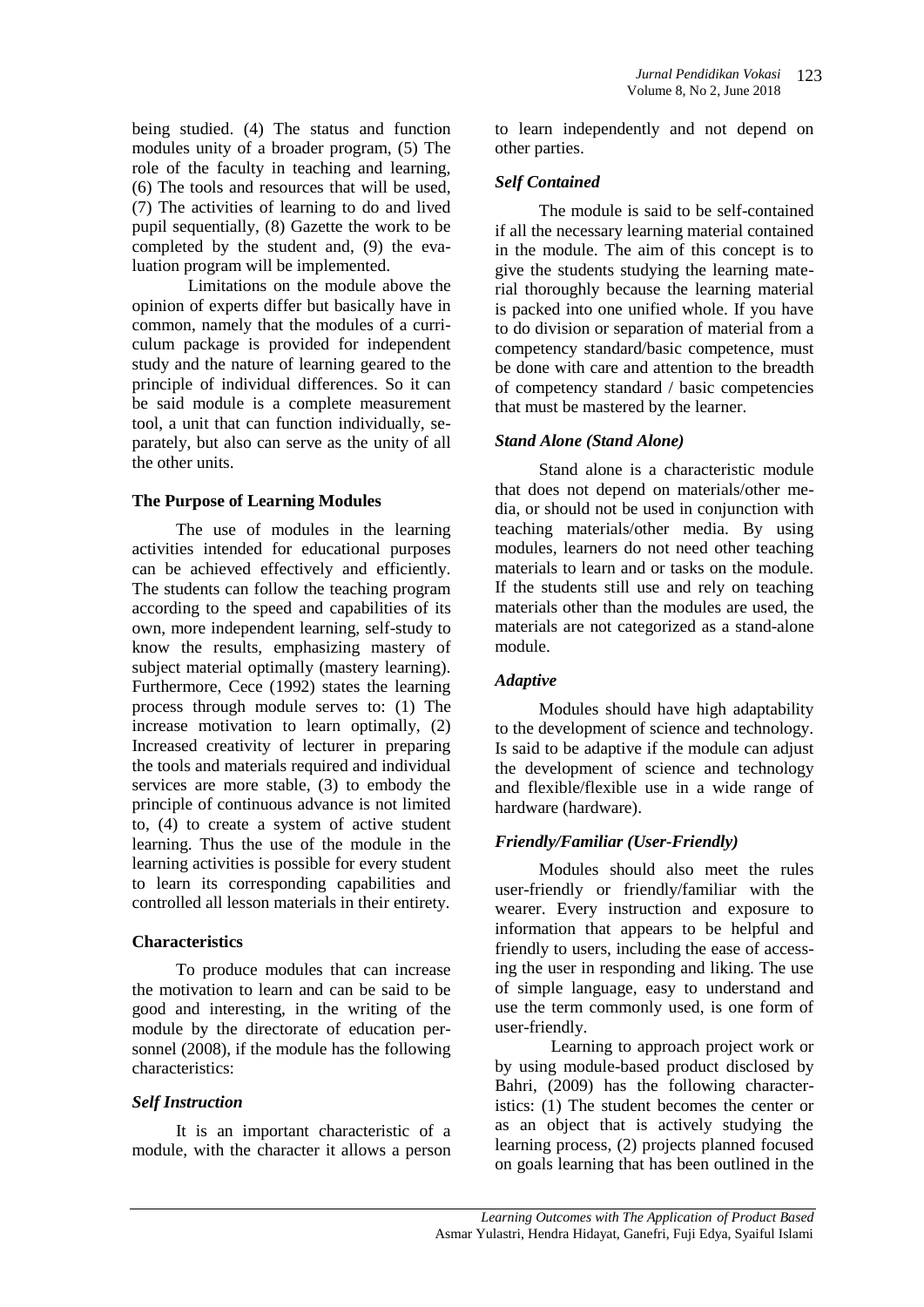Standards of Competence and Basic Competence in the curriculum, (3) Project developed by the questions as a framework of the curriculum (curriculum-framing question), (4) project is directly related to the real life world, (5) Students demonstrate knowledge through a product or performance, (6) Technology supports and enhances student learning. (7) Thinking skills are integrated into the project.

## **Product-Based Entrepreneurship Module**

## *Products Based Learning*

Learning by using a product-based learning model is learning that directs learners in systematic work procedures and standards to make or complete a product (or service), through the production process / the real work (BSNP, 2008). The product based learning module is an "open-ended form of contextual activity-based learning and a troubleshooting section through a collaborative effort" (Sunaryo, 2005). According Ganefri (2013) refers to "production-based learning models is defined as the procedures or steps that need to be performed by the educator to Facilitate learners to actively learn, Participate and interact, with a competency-orientation to produce a product either goods or services required". The definition was explained that Product based learning module contains procedures or steps that need to be done by educators to facilitate learners to actively learn, participate and interact, with the orientation of the competence to produce a product in the form of goods or services required. In addition, it is done collaboratively; Product based learning module should also be innovative, unique and focused on solving problems related to the lives of the learners or the needs of the community or the local industry.

## *Assessment of Learning Outcomes by Product based learning module*

Assessment of learning outcomes with the use of product-based entrepreneurship module is basically a standard assessment of competence includes assessing aspects of knowledge, skills, attitudes, conformity of products/services, and the suitability of the execution time integrated components: preparation proposal, the implementation of production processes, reports, activities and culmination (presentation/test/presentation).

Learners declared competent if it meets the minimum standards required by the performance criteria of each basic competence. Determination achievement trial participants based on the value of the lowest value of basic competence in a unit of competency test.

## **RESEARCH METHODS**

This study was a research & development (research & development). According to Borg (1989), in the implementation of development research is an attempt to develop or produce and validate a production that is used in learning. Stages of the development of this research using starting from Analysis, Design, Development, Implementation (ADDI).

This study was limited to the implementation of product-based entrepreneurship module, the implementation is to look at learning outcomes of the implementation of good product based entrepreneurship modules of cognitive, affective and psychomotor.

The procedure of this development can be seen in the following figure. A more detailed description of the procedures described in the following development.

The analysis was conducted to identify possible trouble in entrepreneurial learning through field surveys and literature studies. The analysis includes the analysis of needs such as analysis of curriculum and student analysis. The results of this analysis can be used to develop products based entrepreneurship modules.

Modules should be developed on the basis of the results of the analysis of needs and conditions. Keep in mind the material definitely learn what needs to be compiled into a module, how the number of modules required, who is going to use, what resources are needed and have been available to support the use of modules, and other things are considered necessary. Furthermore, the design of the modules developed is considered the most appropriate to the various data and objective information obtained from analysis of requirements and conditions. The shape, structure and component modules like what it can meet the various needs and conditions.

Establishing designs. Design by Hamalik (2008) is "an indication that gives basic, direction, goals, and techniques adopted in initiating and carrying out an activity". The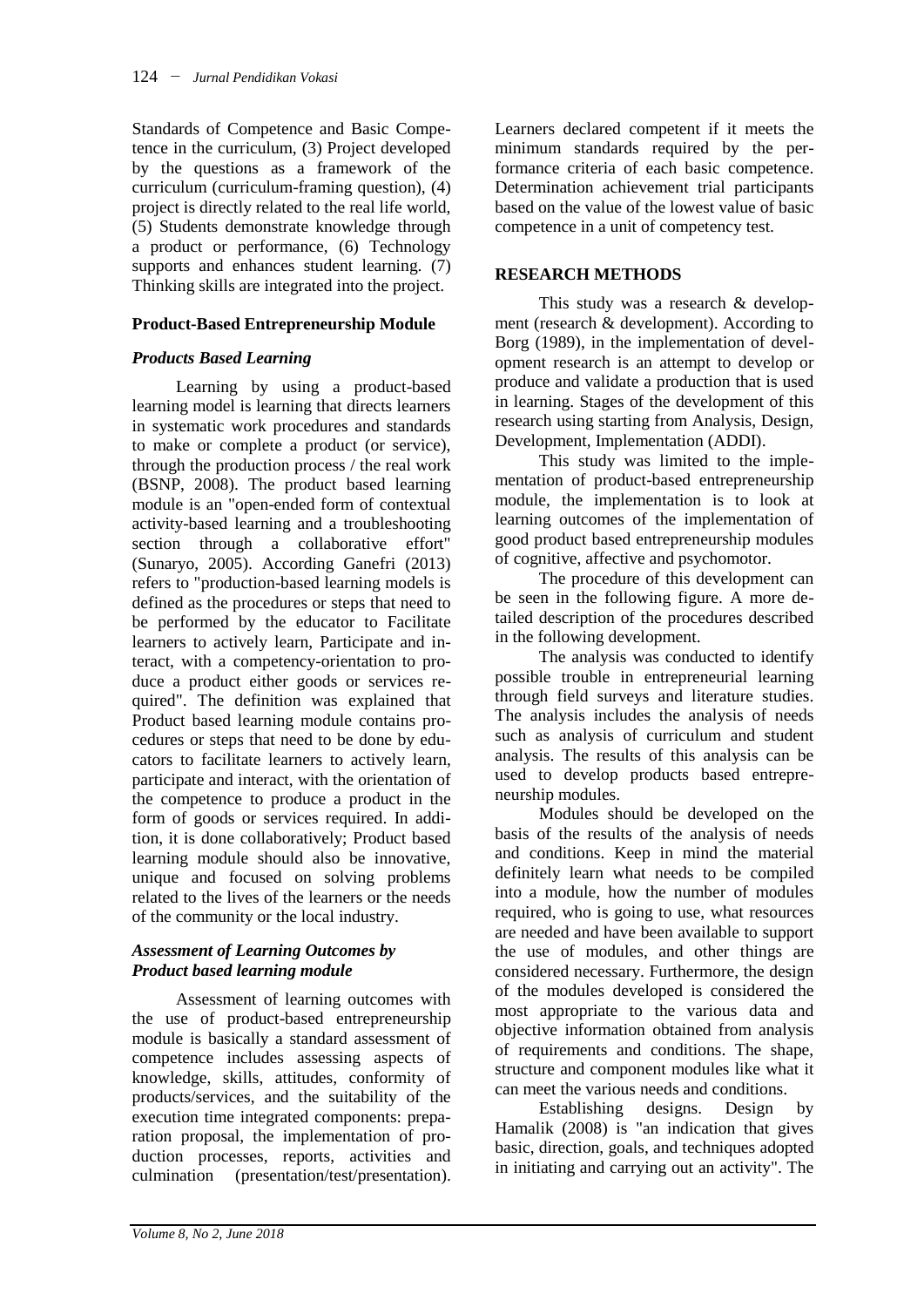position of design in the development of the module is as one of the components of the underlying principles of development and provides direction techniques and the different stages of the module.

This phase verifies the form of troubleshooting to be performed and determine the appropriate test methods. This phase includes the translation needs and learning goals into objectives based entrepreneurship module manufacturing specific products. This stage entrepreneurship module-based design products according to the needs analysis conducted. Moreover, at this stage was also designed instruments to perform validation instrument production.

Based on a design that has been developed, compiled module required. The process of drafting module consists of three main stages. First, define strategies for learning and teaching the appropriate media. At this stage, to consider various characteristics of competencies that will be studied, characteristics of learners, and the characteristics of the context and circumstances in which the module will be used. Second, produce or physically embody module. Components of the module include learning objectives, learner pre requisites necessary, the substance or study materials, forms of learning and supporting components. The third was developing assessment tools. In this regard, it should be taken to ensure that all aspects of competencies (knowledge, skills, and attitudes related) can be assessed on the basis of certain criteria that have been set.

Furthermore, this development stage to generate and validate entrepreneurial learning modules based products. The validation process is accompanied by discussions or interviews with experts on the improvements to be conducted. Rancangan entrepreneurial learning modules based products prior consultation with an expert or experts and counselors. Then, the draft is considered by people who are competent (validator) who have understood the principle of the development of entrepreneurial learning modules based products, namely the engineering faculty lecturer and lecturer in entrepreneurship. Validation of this module there are three kinds, namely (1) validation of the module, is whether the modules that have been designed according to the course syllabus, (2) validity

module format, the suitability of the components of the module with the elements that have been defined, (3) the validity of the presentation, the validity of which is associated with the use of language, writing, drawing, and the appearance in the manufacture of learning media.

A module that has been produced is then used/implemented in the learning activities. Learning activities carried out in accordance with the grooves that have been outlined in the module. Learning activities ended with the assessment of learning outcomes. Implementation of measures also follows the rules that have been formulated in modules.

The implementation phase was done by preparing the learning environment and student involvement in the preparation of lectures consisting of faculty and students. Students were given a product based entrepreneurship module to determine the learning outcomes of the module use.

Design implementation lectures using one group pretest-posttest. The pretest was given at the beginning of the lecture. Posttest granted at the end of lectures.

Table 1. One Group Pretest – Posttest Design

| Pretest       | Treatment | Posttest |  |  |
|---------------|-----------|----------|--|--|
|               |           |          |  |  |
| $\bigcap$ 11) |           |          |  |  |

Source: (Sugiyono, 2014)

Description:

- Q1 : Initial tests (pretest) prior to the treatment given
- $X$ : The treatment of the group that is learning to use the Product-Based Entrepreneurship Module
- Q2 : Final Test (posttest) after the treatment was given

## **Technique of Data Analysis**

Analysis learning outcomes of the implementation of the product-based entrepreneurship module consisted of:

## *Cognitive Aspects of Learning Outcomes*

Learning outcomes used to measure cognitive learning outcome gained from providing test questions to students before and after learning by using product-based entrepreneurship module in the form of entrepreneurship multiple choice test.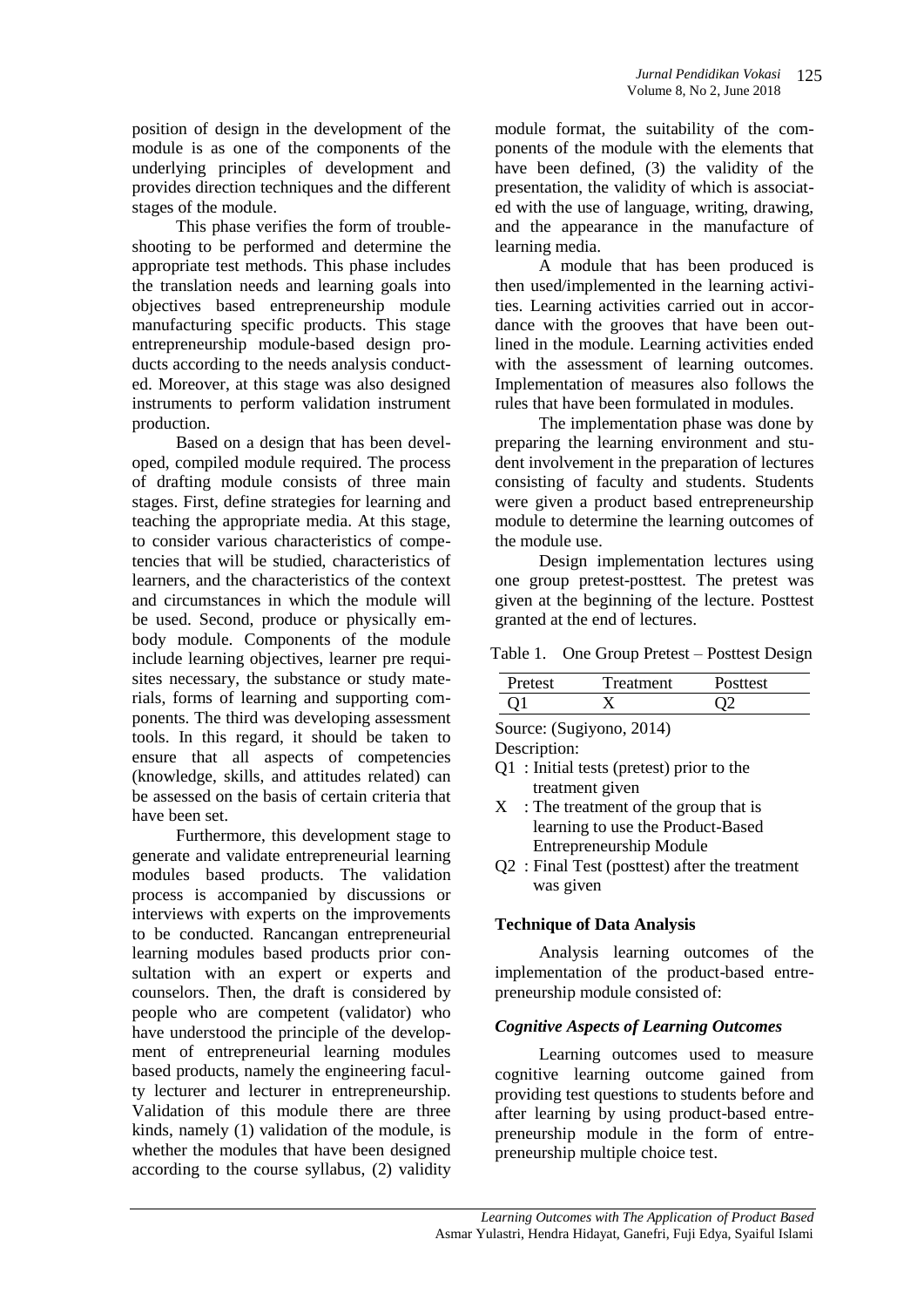#### *Learning Outcomes Affective Aspects of*

Learning outcomes in the affective aspects derived from the measurement results against established criteria.

Table 2. Indicators attitude

| No. | Attitude Indicator          |
|-----|-----------------------------|
| 1   | Implementing the SOP and K3 |
| 2   | Honesty                     |
| 3   | Discipline                  |
| 4   | Persistence                 |
| 5   | Cooperation                 |
| 6   | Innovative                  |
| 7   | Inquiry                     |
| 8   | Responsibility              |
| 9   | Keeping the workplace       |

#### *Aspects Psychomotor Learning Outcomes*

Results of a study on psychomotor aspects can be seen from the results observations of events and activities in which students work and an assessment of the product/ tool designed student. The psychomotor assessment categories on the product/tool produced on entrepreneurship learning by using module-based products can be seen in Table 3.

Besides using descriptive analysis was used to analyze statistical data by describing or represents data that has been collected as without meaning make conclusions or generalizations apply to the public (Sugiyono, 2013). This descriptive analysis aims to provide an overview of entrepreneurial learning

conditions in the faculty of engineering in higher education.

### **RESULTS AND DISCUSSION**

Entrepreneurship courses held in the form of theoretical and practical so that it can be used as a future capital of students after graduation. Entrepreneurial learning is a process of enhancing the entrepreneurial spirit of students by using a variety of methods appropriate to the capabilities provided. Moreover, entrepreneurial learning is an educational process that serves to guide students in a systematic and targeted in order to foster entrepreneurship.

Noting the particular characteristics of the learning process of learning a unique and comprehensive entrepreneurship, entrepreneurship module development potential based products to meet the demands of the learning. "Module-based products can be directed learners in systematic work procedures and standards to make or complete a product (or service), through the production process/the real work" (BSNP, 2008).

The excess module is a product-based support existing teaching materials, provide an opportunity for students doing work practices oriented to the market, and to improve the competence of students as well as to foster the entrepreneurial spirit of students. In addition to the unavailability of products based modules on entrepreneurship courses.

| No. | <b>Aspects</b>       | <b>Description</b>                                                                                                                                                                                                                                             | <b>Score</b> |
|-----|----------------------|----------------------------------------------------------------------------------------------------------------------------------------------------------------------------------------------------------------------------------------------------------------|--------------|
|     | Planning             | Loading topics, objectives, materials/tools, work steps, schedule, time,<br>approximate data to be acquired, the implementation of the project, a<br>list of questions or the format used according to the purpose.                                            | 20           |
|     | Gathering<br>of data | a. Data information recorded with a neat, clear and complete.<br>b. The accuracy using a tool/material                                                                                                                                                         | 15           |
| 3   | Data<br>processing   | a. There is a classification of data, interpretation of data in accordance<br>with the purpose of implementation of the work.<br>b. There is a description of the implementation work.                                                                         | 15           |
|     | Reports              | Formulate a topic, formulate the goals, writing tools and materials,<br>outlines how to work (operational measures)<br>Systematically report writing, using communicative language.<br>Presentation of data is complete, contains conclusions and suggestions. | 20           |
|     | Products /<br>tool's | Success in the construction and installation of the circuit in the<br>instrument neatness.                                                                                                                                                                     | 30           |
|     |                      | <b>Total Score</b>                                                                                                                                                                                                                                             | 100          |

Table 3. Indicators of psychomotor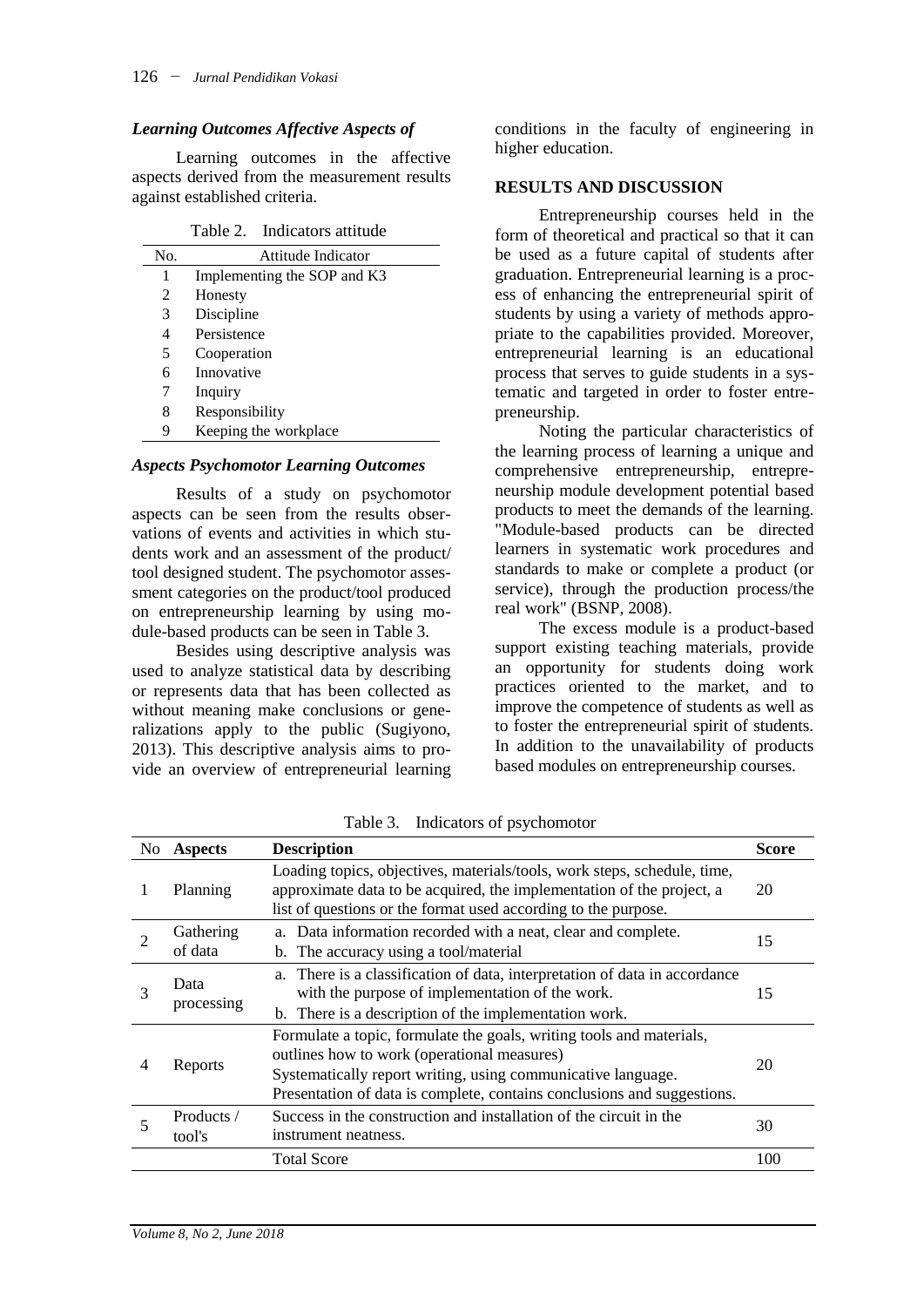This learning module development process is done with 5 stages of development as in the model used is the ADDIE development model consists of five main stages, namely, analysis (analysis), design (design), develop (development), and Evaluate (evaluation).

The analysis carried out through several activities, namely the analysis of curriculum and student analysis. This stage was conducted as a basis for developing a product based entrepreneurship module on entrepreneurship courses that can be used to facilitate self-learning students. After conducting the analysis phase, there was obtained product based learning entrepreneur module that presents 9 learning topics. Each topic interconnections that will direct students produce a product that can foster the entrepreneurial spirit of the students.

Research on the development of learning modules (Pebruanti & Munadi, 2015) and entrepreneurial learning modules in vocational education (Anggraini & Sukardi, 2015; Anggraini & Sukardi, 2016; Prasetya, & Sukardi. 2016). However, the development of products based entrepreneurship modules in vocational higher education was never produced and applied. The module was developed in accordance with the curriculum of courses for students of Faculty of Engineering Entrepreneurship in Higher Education.

## **Students' Learning Outcomes**

Measuring the improvement of learning outcomes on cognitive aspects obtained was by providing test questions to students before and after the learning using entrepreneurship module-based products in the form of a multiple choice test. In the aspect of affective and psychomotor, learning outcomes obtained through an assessment by the observer (lecturer) in accordance with the indicators assessed as attitude, skills, and products produced by students when learning activities practice take place, well before using modules with after using module-based entrepreneurship product.

## *Before using Learning Module-Based Enterprise Products*

## *a. Learning Outcomes Cognitive Aspect*

Referring to the cognitive aspects of learning outcomes before using the product based entrepreneurship module on entrepreneurship courses showed that student results, amounting to 31 had an average of 66 learning outcomes, including the category is quite effective. The data on student results before using the product based entrepreneurship module.

#### Table 4. Percentage Cognitive Aspects of Learning Outcomes Before Using the Module

|                                                                 | No Value Range Frequency |                             | $In\%$ | Category               |
|-----------------------------------------------------------------|--------------------------|-----------------------------|--------|------------------------|
|                                                                 | $0 - 54$                 | 5                           |        | 16.13 Not effective    |
| $\mathcal{D}_{\mathcal{L}}$                                     | 55-64                    | 6                           |        | 19.35 Less effective   |
| 3                                                               | 65-79                    | 18                          |        | 58.06 Effective enough |
| 4                                                               | 80-89                    | $\mathcal{D}_{\mathcal{L}}$ | 6.45   | effective              |
| Total                                                           |                          | 31                          | 100    |                        |
| average result of learning outcomes<br>Self-effective<br>$= 66$ |                          |                             |        |                        |

It can be seen students who score sufficiently effective category or  $\geq 65$  numbered only 18 people and got effective category values  $\geq 80$  only accounts for 2 people. Based on learning outcomes data before using module-based products, we can conclude that learning-based module product before use is quite effective.

## *b. The Learning Outcomes of Psychomotor Learning and Affective Aspects*

Assessment results of psychomotor and affective were seen through the observation by the observer on aspects of skills and attitudes current practice activities underway. Psychomotor aspects are skills students during practical learning activities take place. The preliminary stage was the preparation of tools and materials. Observations at the implementation stage, among others, work in groups, using the tool, dexterity, cleanliness, and others. Meanwhile, observations in the closing stages were on aspects of the observations recorded correctly, demonstrating the results of lab work, as well as the equipment used to clean back.

On the affective aspects are observed, among others, honesty, self-discipline, rigor, perseverance, friendship, innovation, responsibility and enthusiasm in the learning process. Social attitudes include work together in groups; appreciate lecturers and friends, as well as interaction with professors and friends. For data assessment psychomotor and affective aspects of students after calculated before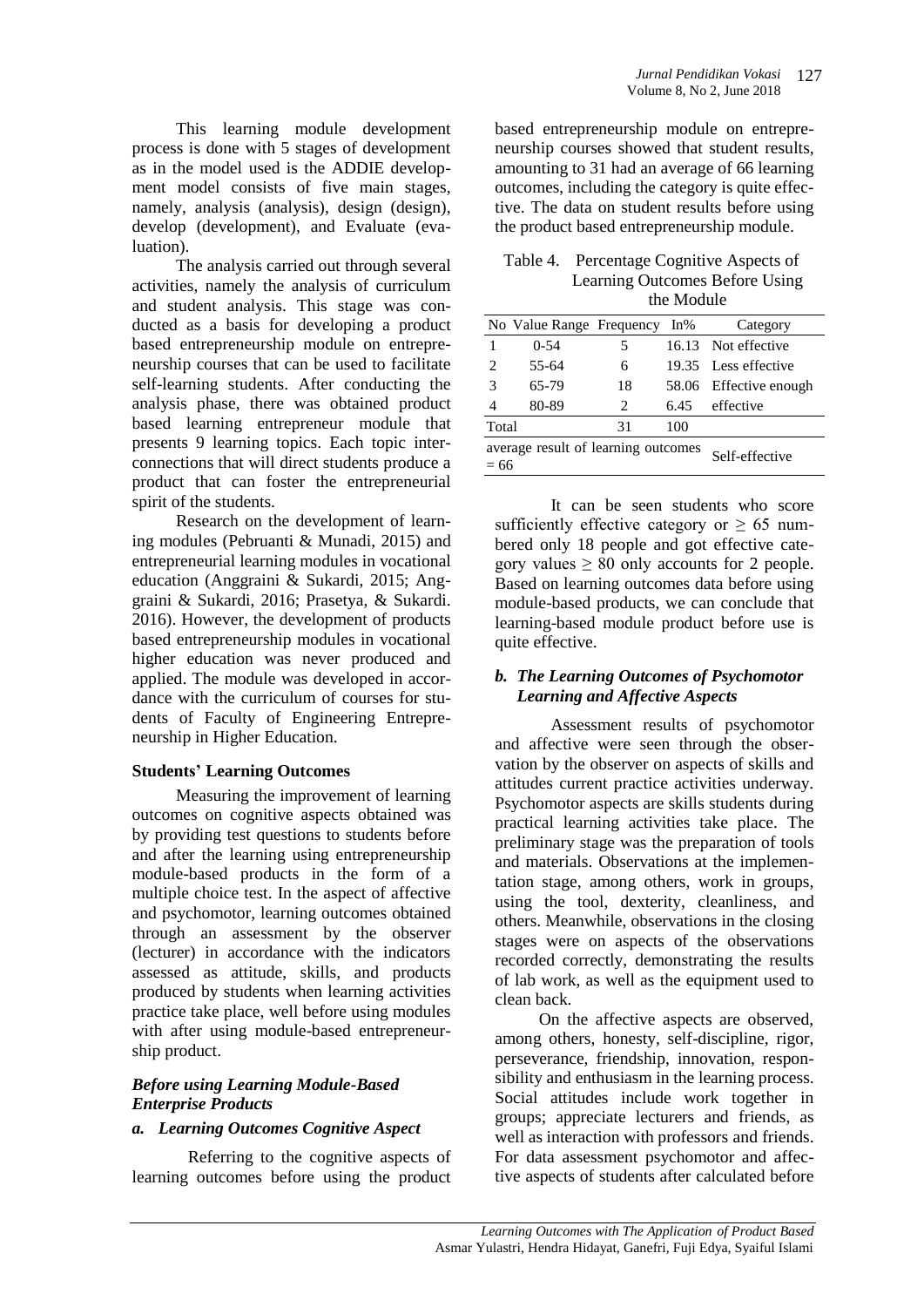using the product based entrepreneurship module.

| Table 5. Percentage of Psychomotor |
|------------------------------------|
| Learning and Affective Aspects     |
| Before Using the Module            |

|                                                                    | No Range Value Frequency |    | $In\%$ | Category                  |
|--------------------------------------------------------------------|--------------------------|----|--------|---------------------------|
|                                                                    | 65-79                    | 19 | 61.3   | Sufficiently<br>effective |
|                                                                    | 2 80-89                  | 12 | 38.7   | Effective                 |
| Total                                                              |                          | 31 | 100    |                           |
| average result of learning outcomes $=$ Self-<br>78.5<br>effective |                          |    |        |                           |

Data from student results on the psychomotor and affective towards practical learning electronic circuit shows the results are quite effective. The average student is quite skilled in psychomotor activity required in a practical learning. But the skill that is not controlled perfectly by students is less nimble students using the tools and assembling electronic components. As well as on the affective lack of discipline, rigor, perseverance, and enthusiasm of students in the learning process.

#### *Learning after implementing Product Based Learning Module-Based*

### *a. Cognitive Aspects of Learning Outcomes*

Referring to test results after using products based entrepreneurship modules in the course of practice shows that the electronic circuits student results, amounting to 31 had an average of 85 learning outcomes, including effective category.

Table 6. Percentage of Cognitive Learning ModuleAfter Using

|                                                   | No Range Value Frequency |    | In% | Category               |  |
|---------------------------------------------------|--------------------------|----|-----|------------------------|--|
| 1                                                 | 65-79                    | 5  |     | 16.13 Effective enough |  |
| $\mathcal{L}$                                     | 80-89                    | 17 |     | 54.83 Effective        |  |
| 3                                                 | $90 - 100$               | 9  |     | 29.03 Very Effective   |  |
| Total<br>31<br>100                                |                          |    |     |                        |  |
| average result of learning outcomes $=$ effective |                          |    |     |                        |  |

It can be seen students who score sufficiently effective category or  $\geq 65$  amounted to only 5 people and got effective value  $\geq 80$ categories totaling 17 people then who score highly effective category  $\geq 90$  amounted to 9 people. Based on data outcomes after using the product based entrepreneurship module, we can conclude that after using the learning modules based entrepreneurship effective product.

### *b. The Learning Outcomes of psychomotor and affective Aspects*

Assessment results on psychomotor and affective can be seen through the observation by the observer on aspects of skills and attitudes current practice activities underway using product based learning module. The assessment which includes skills, attitudes, conformity of products/services, and the suitability of the execution time integrated components: preparation of proposals, the implementation of production processes, reports, activities and culmination (presentation/test/ presentation).

| Table 7. Percentage of Psychomotor |
|------------------------------------|
| Learning and Affective Aspects     |
| After Using product based          |
| Entrepreneur learning module       |

| No                         | Range Value Frequency |    | $in\%$ | Category       |
|----------------------------|-----------------------|----|--------|----------------|
|                            | 80-89                 |    | 3.2    | Effective      |
|                            | 90-100                | 30 | 96.8   | Very effective |
|                            | amount of             | 31 | 100    |                |
| average result of learning |                       |    | highly |                |
| outcomes $= 95$            |                       |    |        | effective      |

Based on student learning outcomes in psychomotor and affective to entrepreneurial learning, it showed very effective results. The average student is skilled in psychomotor activity required in a practical learning. Rating is the highest located on the dexterity of the students using the tools and assembling electronic components so as to produce a product/ tool suite has commercial potential. And also in the affective domain of students showed discipline, rigor, perseverance, and very enthusiastic students in the learning process by using a product based Entrepreneur learning module.

Based on the analysis and description have been done on the effectiveness of the two item indicators showed that the activity of the students while performing in the entrepreneur learning by using product based Entrepreneur learning module, that is in the active category and student results on the was good at cognitive aspects, while affective and psychomotor aspects were in the effective category. These results have provided the conclu-

85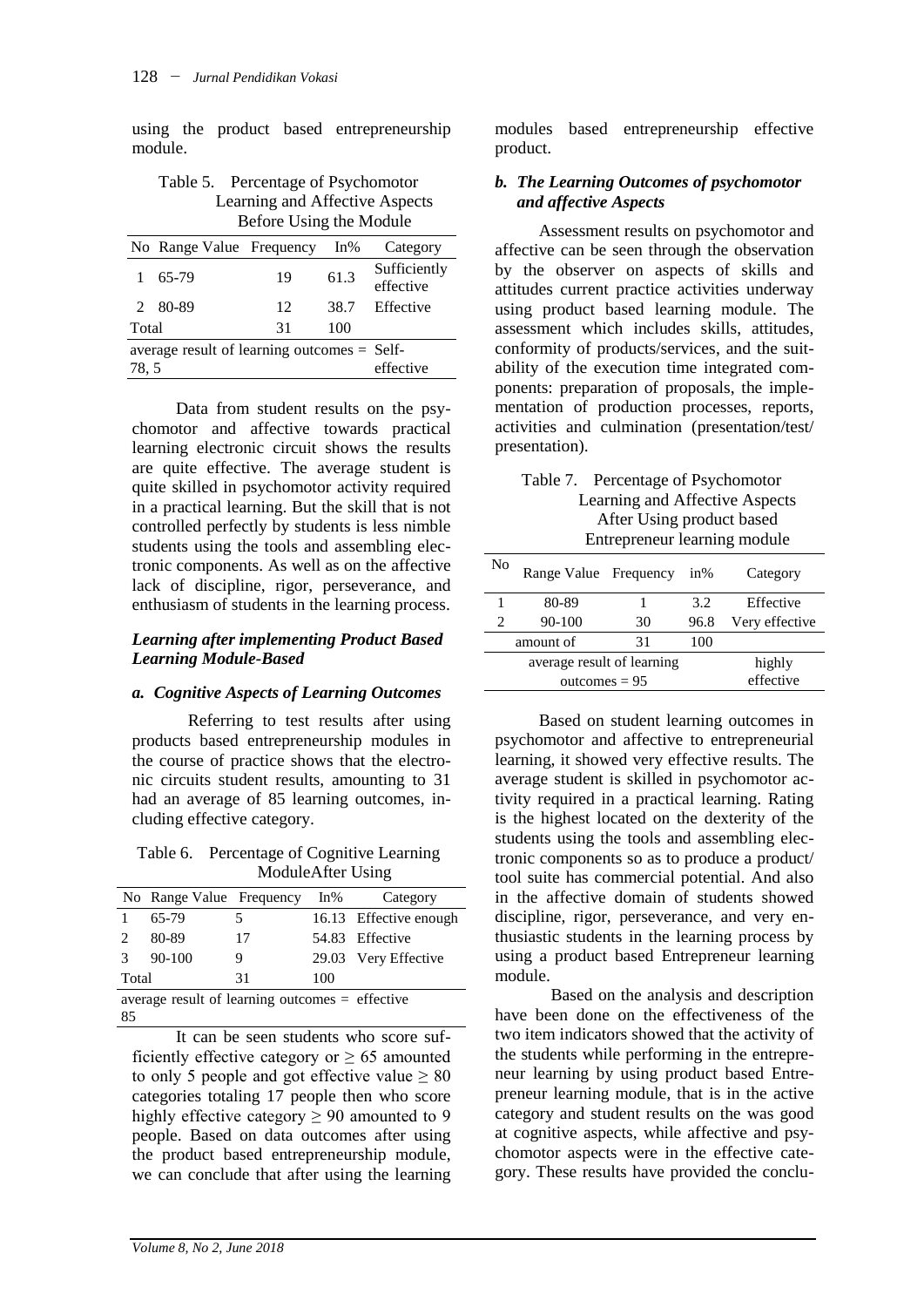sion that product based Entrepreneur learning module on the criteria the products are effective for use in the entrepreneurship courses.

### **Discussion**

Learning outcomes test is used to determine the effectiveness of the learning process. The learning result is the ability of the students as they go through the process of learning experiences. The learning experience effective form of learning activity and can realize the goal of good learning outcomes. The purpose of the assessment of learning outcomes is to measure what level of success of the learning process that has been implemented.

From the description above shows that the use of modules developed easier for students to understand the material so that student learning outcomes for the better. Like what is proposed by Rashid & Mansour (2007) "the evaluation is the process of determining the extent to which the learning process has been achieved". Based on cognitive aspects of learning outcomes for entrepreneurial learning data indicates that of the 31 students who take the test before they use entrepreneurship module-based products have an average of learning outcomes are 66, with a category quite effective. The average results of student learning in psychomotor and affective aspects of 31 students before using the module are 78.5 with a category quite effective.

Based on data from the cognitive learning of the 31 students who took the tests after they use entrepreneurship module-based products have an average of learning outcomes at 85, including effective category. Likewise, student learning outcomes assessment in psychomotor and affective aspects have an average of learning outcomes, of 95, is included in the category of very effective. This shows that an increase in student results before and after using the product based entrepreneurship learning module. So, it can be concluded that learning by using modules can be said to be effective in improving student learning outcomes either on cognitive, psychomotor and affective.

Despite the many advantages obtained through the use of product based entrepreneurship learning module but the obstacles that need attention i.e. time management.

#### **CONCLUSIONS**

Based on these results it can be concluded as follows:

- 1. Research development of product based entrepreneurship learning modules developed using ADDI stages, limited at the implementation stage.
- 2. Learning by using product based entrepreneurship learning module can improve student learning outcomes in vocational higher education.
- 3. Product based entrepreneurship learning module has advantages over the module in general, one that is very important is this product based entrepreneurship learning module, it means the module that guides learners are able to produce products oriented to the needs of society and the business industry. In addition, products made extremely have commercial potential that vocational scientific competence of each student can be directly applied in entrepreneurial learning activities in this module.

Furthermore, based on the results of this study suggested activities to faculty, students, and vocational higher education in order to develop and use product based entrepreneurship learning module. In addition, the researchers can serve this research product as a reference and the development of advanced research.

## **REFERENCE**

- Anggraini, A., & Sukardi. (2015). Pengembangan modul prakarya dan kewirausahaan materi pengolahan berbasis product oriented bagi peserta didik smk. *Jurnal Pendidikan Vokasi*, *5*(3), 287-296. Retrieved from https://journal.uny.ac.id/index.php/jpv/ar ticle/view/6484
- Anggraini, F., & Sukardi. (2016). Pengembangan modul pembelajaran kewirausahaan model student company di smk negeri 1 Godean. *Jurnal Pendidikan Vokasi*, *6*(1). Retrieved from http://journal.uny.ac.id/index.php/jpv/art icle/view/8113
- Badan Pusat Statistik. (2017). *Berita resmi statistik: keadaan ketenagakerjaan*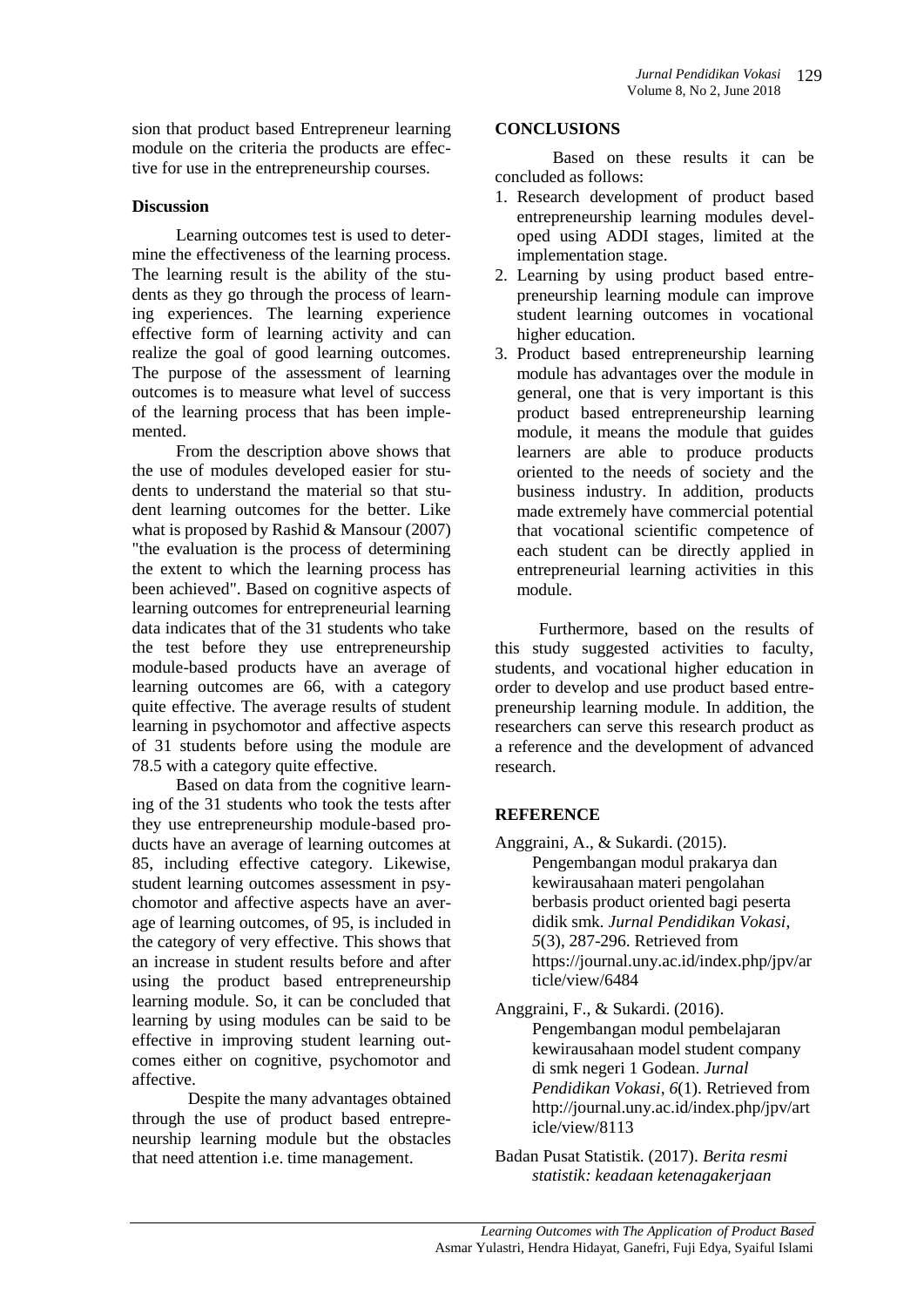*Februari 2017*. No. 47/05/Th.XX, 05 Mei 2017.

- Badan Pusat Statistik. (2016). *Berita resmi statistik: keadaan ketenagakerjaan Agustus 2016*. No. 103/11/Th.XIX, 07 November 2016.
- Bahri, A. (2009). *Sistem Pembelajaran Abad 21*. Retrieved September, 5, 2013, from http://www.ubb.ac.id/menulengkap.php? judul=Sistem%20Pembelajaran%20Aba d%2021Q%3E&&nomorurut\_artikel=25 2

BSNP (2008). *Model-model pembelajaran SMK*. [online]. http://elpramwidya.wordpress.com/2009/ 04/22/model-pembelajaran-di-smk/. Diakses pada tanggal 15 Desember 2013.

- Borg, W. R. (1989). *Educational Research, an Introduction*. NewYork: Longman Icn.
- Cece, W. (1992). *Upaya pembaharuan dalam pendidikan dan pengajaran*. Bandung: Remaja Rosda Karya.

Direktorat Tenaga Kependidikan, Direktorat Jenderal Peningkatan Mutu, Pendidik Dan Tenaga Kependidikan, Departemen Pendidikan Nasional. (2008). *Penulisan Modul*. Retrieved from http://gurupembaharu.com/home/wpcontent/uploads/downloads/2011/02/26- 05-A2-B-Penulisan-Modul.doc

Fiet, J. (2000). The pedagogical side of entrepreneurship theory. *Journal of Business Venturing*, *16*, 101–17.

Ganefri. (2013). The Development of Production-Based Learning Approach to Entrepreneurial Spirit for Engineering Students. *Asian Social Science*, *9*(12), 162-167. http://dx.doi.org/10.5539/ass.v9n12p162

Ganefri & Hidayat, H. (2015). Production based Learning: An Instructional Design Model in the context of vocational education and training (VET). *Procedia-Social and Behavioral Sciences*, *204*, 206-211. https://doi.org/10.1016/j.sbspro.2015.08. 142

Ganefri, Hidayat, H., Kusumaningrum, I.,

Dewy, M.S., & Anori, S. (2017). Learning outcomes in vocational study: a development of product based learning model. *The Social Sciences*, *12*, 831- 838.

http://medwelljournals.com/abstract/?d oi=sscience.2017.831.838

Ganefri., Hidayat, H., Kusumaningrum, I., & Mardin, A. (2017). Needs Analysis of Entrepreneurship Pedagogy of Technology and Vocational Education with Production Based Learning Approach in Higher Education. *International Journal of Advanced Science, Engineering and Information Technology*, *7*(5), 1701-1707. http://dx.doi.org/10.18517/ijaseit.7.5.151  $\Omega$ 

Hamalik, O. 2008. *Kurikulum dan pembelajaran*. Jakarta: Earth Literacy.

Hidayat, H. (2017a). Impact of Learning with the Production Based Learning Model in Vocational Education. *International Journal of Research in Engineering and Social Sciences*, 7 (2), 1-6. http://indusedu.org/pdfs/IJRESS/IJRESS \_1057\_92032.pdf

Hidayat, H. (2017b). How to Implement Technology Science for Entrepreneurship by Using the Product-Based Learning Approach and Participatory Action Learning System in Higher Education?. *Advanced Science Letters*, *23*(11), 10918-10921. https://doi.org/10.1166/asl.2017.10186

Kirby, D. (2004). Entrepreneurship education: can business schools meet the challenge?. *EducationþTraining*, *46*(8), 510-19

Kusumaningrum, I., Ganefri & Hidayat, H. (2015). Improving students' entrepreneurial interest using production based learning model in TVET. *Advances in Social Science, Education and Humanities Research*, 14, 69-74. doi: 10.2991/ictvet-14.2015.17

Kusumaningrum, I., Hidayat, H., Ganefri, Anori, S. & Dewy, M. S. (2016). Learning outcomes in vocational education: a business plan development by production-based learning model